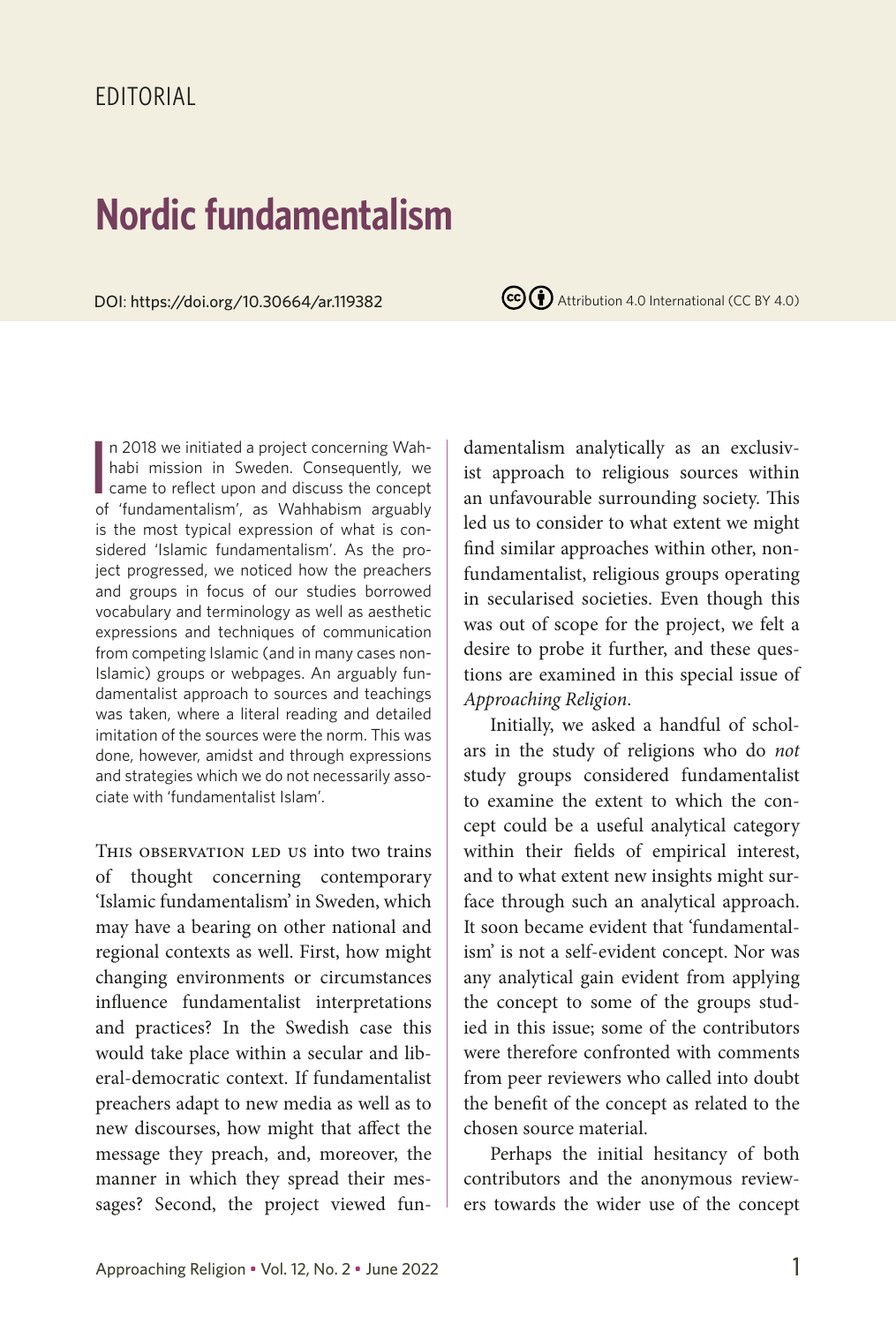as suggested here is both sound and correct. It seems awkward to apply the concept in the analysis of material unrelated to the three monotheistic Abrahamic religions, or to currents within those traditions that are more open to ritual or interpretative creativity. The articles that make up this special issue do, we nonetheless argue, contribute some interesting insights on the concept of fundamentalism itself and how it might be developed, and how arguably fundamentalist approaches might be applied by groups generally not categorised as fundamentalist.

The current issue discusses a variety of empirical material in light of the concept described above. Måns Broo's article 'ISKCON and intelligent design: the case of Leif A. Jensen and *Rethinking Darwin*' presents a close reading of the Danish member of ISKCON, Leif A. Jensen, whose book *Rethinking Darwin* is an example of the negative views of the theory of evolution. Broo contextualises the book within the history of the ISKCON-movement, which is often regarded as fundamentalist. He problematises the book in relation to various conceptualisations of fundamentalism and further discusses how and why the term might be difficult to apply outside its original (Christian) context.

Karen Swartz's and Olav Hammer's article 'Soft charisma as an impediment to fundamentalist discourse: the case of the Anthroposophical Society in Sweden' proposes a definition of fundamentalism suitable for research on new religions. Their case study concerns the Swedish Anthropological Society; on the basis of interviews the authors highlight a fundamentalist response to a perceived crisis, where the informants look for answers in a sacrosanct historical legacy and in the texts and words of a founding figure, where the notion of charismatic leadership is of importance for the analysis of the movement considered within the conceptual framework of fundamentalism.

Mercédesz Czimbalmos and Riikka Tuori present the history of Chabad in Finland. They have conducted interviews with Finnish Jews who have been in contact with the Chabad Lubavitch, a global fundamentalist and charismatic movement that actively works to reach out to non-observant Jews, using modern tools of communication. In 'Chabad on ice: Jewish encounters with fundamentalism in Finland' the authors examine the material using the concept of 'vicarious religion' and show that even though the Chabad has a fundamentalist approach to religious practices, many of the Finnish informants take part in their activities 'vicariously', but do not necessarily apply stricter religious observance outside the Chabad activities.

In '"One of the most important questions that human beings have to understand": Salafism as Islamic deferentialist fundamentalism', Susanne Olsson and Jonas Svensson argue that the concept of fundamentalism in the study of Salafism could benefit from an analytical perspective, separating it into the modes of fundamentalist inferentialism and deferentialism. The authors make use of a case study that illustrates the importance of ritual purity in Salafi discourse, and argue that the concept of 'deferential fundamentalism' allows for comparative analysis, both crossreligiously and diachronically. It also allows for an analysis of Salafi thought and practice in relation to theories of how human beings in general process social information.

Simon Sorgenfrei and Simon Stjernholm address Islamic fundamentalism from an innovative angle, where a divide between fundamentalist Salafism and Sufi Islam has often been an uncritical norm. In the article, 'Salafi Sufism? Islamic border-keeping